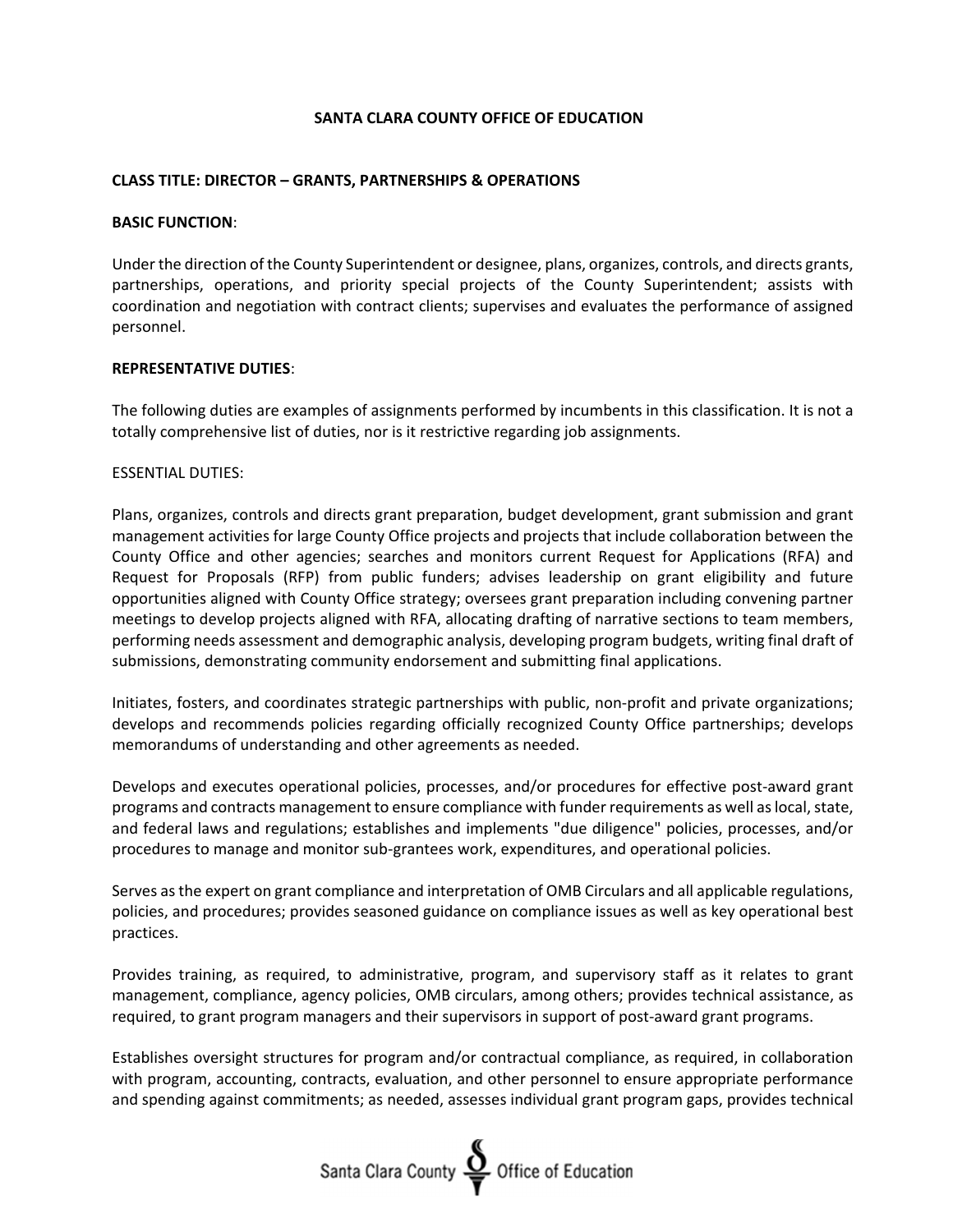#### **Director – Grants, Partnerships & Operations – continued Page 2**

assistance, and surfaces and addresses issues with Cabinet or senior leadership.

Oversees cultivation and engagement of individual gifts from donors and potential donors; manages staff for major gifts planning and fundraising strategy implementation for a portfolio of donors; works closely with the Cabinet and/or senior leadership to manage other projects that increase unrestricted giving growth, increase short and long‐term donor acquisition, and supports other priority giving initiatives.

Communicates with other administrators, personnel, and outside organizations to coordinate activities and programs; resolves issues and conflicts and exchanges information; provides counsel and guidance to colleagues in areas related to program development and evaluation, grant development, and other areas, as needed.

Plans, organizes, controls, and directs priority special projects of the County Superintendent or designee; directs project coordination activities including developing and implementing work plans and coordinating with multiple programs, program directors and stakeholders; develops RFPs and contracts for contract services and oversees contract implementation.

Attends and conducts a variety of meetings with community leaders, government officials, stakeholders, and others, as needed; represents the County Superintendent at various meetings, functions, conference calls or other activities, as requested.

Develops strategic plans; establishes goals, builds consensus, identifies metrics and modes of data collection, identifies resources needed, and related activities in the development of strategic plans.

Serves in an advisory capacity and provides technical expertise, information and assistance to the County Superintendent, Cabinet, and others regarding grant status, partnerships, projects, and related matters; recommends proper organization structure for assigned programs and functions.

Provides leadership for various fund and grant development, planning and implementation activities; conducts negotiations for contract services; assists with development and coordination of contract work within the office.

Oversees, coordinates, and manages the creation of professional development and technical assistance for programs and LEAs across the State; conducts training programs on a variety of subjects related to grants.

Establishes and oversees contracts with grants and contracted consultants, including institutions of higher education and other County Offices of Education that support the scope of work; oversees, maintains, and provides budgets and reports for contracts and grants according to established timelines and reporting requirements per the County Office.

Directs the preparation and maintenance of a variety of narrative and statistical reports, records and files related to assigned activities.

Directs and evaluates the performance of assigned staff; interviews and selects employees and recommends transfers, reassignment, termination, and disciplinary actions.

Develops and prepares the annual preliminary department budget; controls and authorizes expenditures in accordance with established limitations.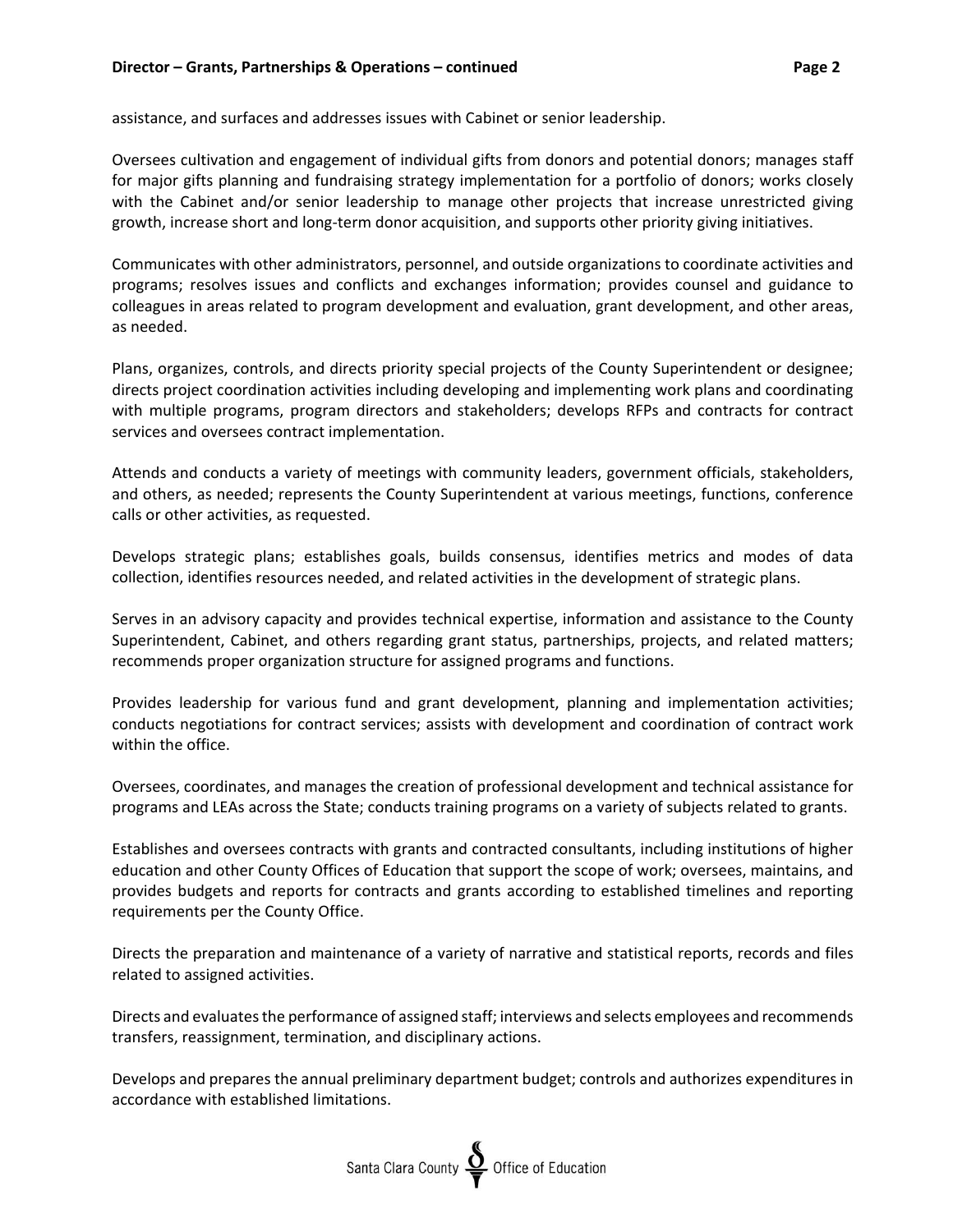Operates a computer and assigned software programs; operates other office equipment as assigned; drives a vehicle to conduct work as assigned.

Attends and conducts a variety of meetings as assigned, which may occur beyond the normal workday or work week.

# OTHER DUTIES:

Perform related duties as assigned.

# **KNOWLEDGE AND ABILITIES**:

### KNOWLEDGE OF:

Rules, regulations, policies, procedures, contracts, State and federal laws, codes and regulations relating to public, private and philanthropic grant development agencies including OMB Circulars.

Grant funding and programs to support the strategic objectives of the County Office.

Research planning, design, methodology and analysis including quantitative analysis.

Principles, theories, techniques, and methods of descriptive and inferential statistics.

Grant management practices in public agencies.

County Office programs to facilitate resource development.

Principles and practices of individual giving.

Program building, funding, grant writing, operations, and project sustainability.

Grant writing, reporting, and post‐award operational compliance techniques and practices.

Planning, organization, and direction of the special projects of the County Office.

County Office programs and operations.

Federal and State educational policy issues.

Federal, State, and local political processes/concerns.

Applicable laws, codes, regulations, policies, and procedures.

Research and evaluation design and procedures.

Contract development.

Budget preparation and control.

Oral and written communication skills.

Principles and practices of administration, supervision, and training.

Interpersonal skills using tact, patience, and courtesy.

Engaging and managing partnerships, teams, and people.

Operation of a computer and assigned software.

Principles of equity, diversity, inclusion, and partnership.

# ABILITY TO:

Plan, organize, control and direct grants, partnerships and priority special projects of the County Superintendent.

Set and revise processes, policies, and procedures while building stakeholder support.

Oversee and/or deliver training and technical assistance to staff on grants, partnerships, and operational compliance.

Serve in an advisory capacity to the County Superintendent, Board of Education, County Office personnel and public officials.

Assist with coordination and negotiation with contract clients.

Develop and monitor grant implementation.

Oversee strategies in planning, implementing, and administering major gift solicitations.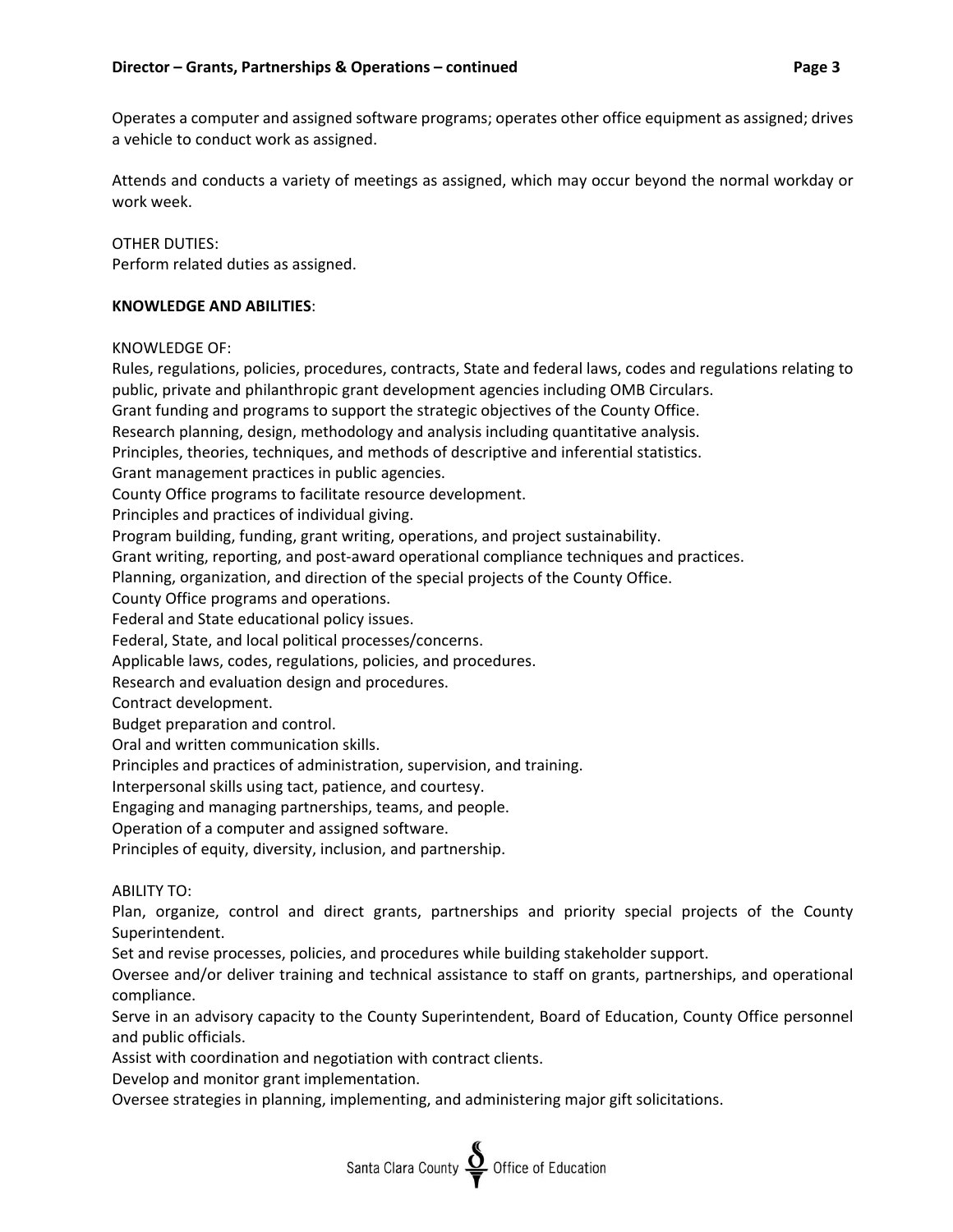Direct and evaluate the performance of assigned staff. Communicate effectively both orally and in writing. Interpret, apply and explain rules, regulations, policies and procedures. Establish and maintain cooperative and effective working relationships with others. Operate a computer and assigned office equipment. Analyze situations accurately and adopt an effective course of action. Meet schedules and timelines. Work independently with little direction. Plan and organize work. Prepare comprehensive narrative and statistical reports. Direct the maintenance of a variety of reports, records and files related to assigned activities. Commitment to promoting and supporting an environment of equity, diversity, inclusion, and partnership.

# **LEADERSHIP TEAM COMPETENCIES:**

 Develops and fosters effective individuals and teams. Operationalizes the organizational vision, mission, goals, shared values, and guiding principles. Demonstrates emotional intelligence. Models inclusive, effective, and authentic communication. Applies knowledge of the intersectionality of race, equity, and inclusion. Builds and sustains positive, trusting relationships. Conducts SCCOE operations with the highest moral, legal, and ethical principles. **EDUCATION AND EXPERIENCE**:

*Any combination equivalent to*: Master's degree from an accredited college or university in public administration, research and development, educational planning, or related field, or equivalent, and seven years of increasingly responsible and complex work experience directly relevant to the position.

# **LICENSES AND OTHER REQUIREMENTS**:

Eligible for a California driver's license.

# **WORKING CONDITIONS:**

ENVIRONMENT: Office environment. Driving a vehicle to conduct work.

#### **PHYSICAL DEMANDS:**

Hearing and speaking to exchange information and make presentations. Dexterity of hands and fingers to operate a computer keyboard. Seeing to read a variety of materials.